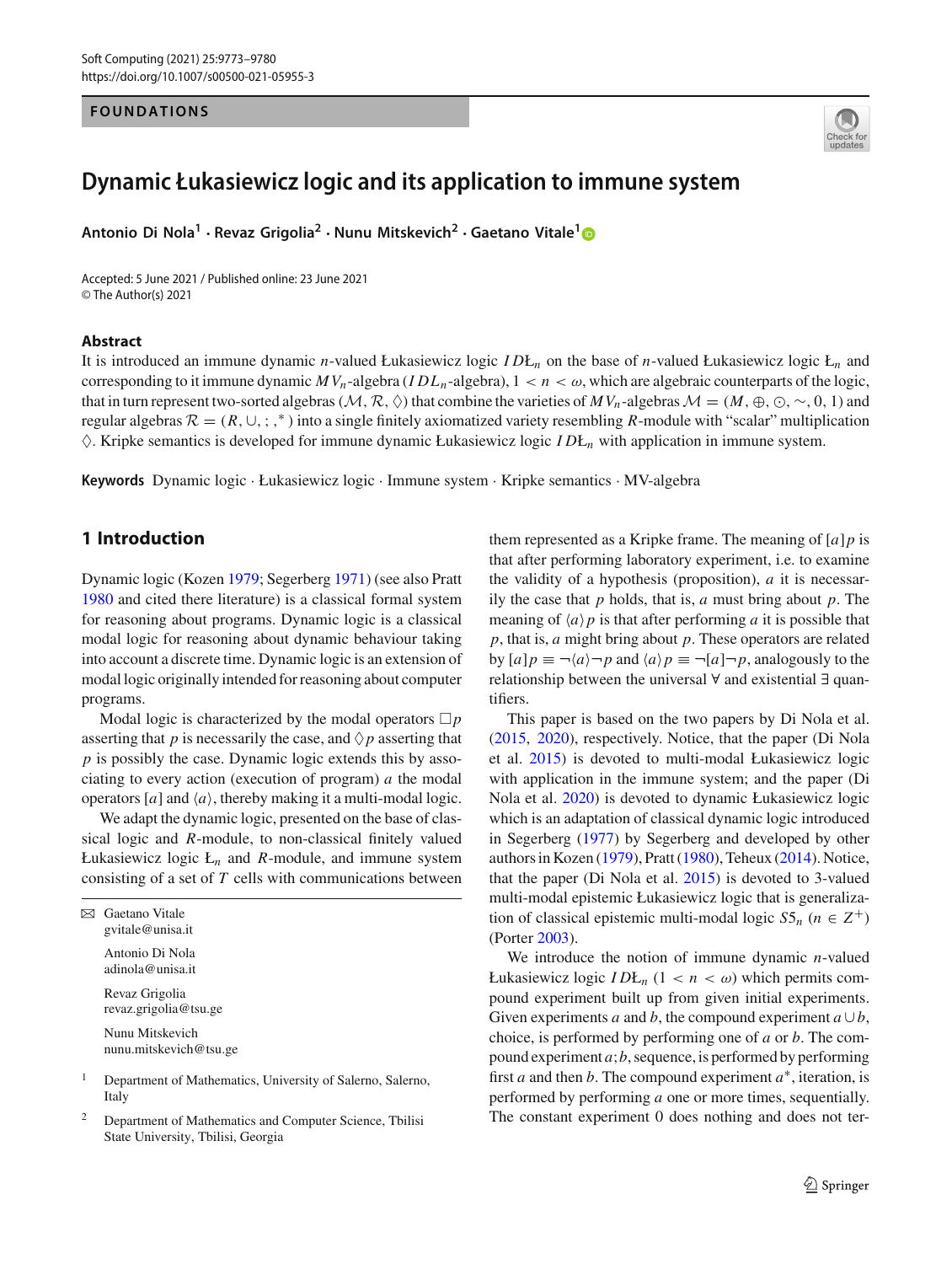minate, whereas the constant action 1, definable as 0∗, does nothing but does terminate. Following Kozen Koze[n](#page-7-0) [\(1979\)](#page-7-0) and Pratt Prat[t](#page-7-2) [\(1980\)](#page-7-2), who have been introduced dynamic algebra, we propose the notion of an immune dynamic  $MV_n$ algebra<sup>1</sup> (*IDL<sub>n</sub>*-algebra) ( $1 < n < \omega$ ), which integrates an abstract notion of proposition with an equally abstract notion of experiment. Just as propositions tend to band together to form  $MV_n$ -algebras with operations  $x \oplus y$ , and  $\sim x$ , so do experiments organize themselves into regular algebras, with operations  $a \cup b$ ,  $a$ ;  $b$ , and  $a^*$ . Analogously to the proposition *p*∨*q* being the strong disjunction (the algebraic counterpart of which is  $x \oplus y$ ,  $p \vee q$  being the disjunction of propositions *p* and *q*, and  $\neg p$  the negation of *p*, the experiment *a* ∪ *b* is the choice of experiments *a* or *b*, *a*; *b*, or just *ab*, is the sequence *a* followed by *b*, and *a*∗ is the iteration of *a* indefinitely often.

Just as *p*∨*q* has natural set theoretic interpretation, namely union, so do  $a \cup b$ ,  $a$ ;  $b$  and  $a^*$  have natural interpretations on such concrete kinds of experiments as additive functions, binary relations, trajectory sets and languages over regular algebras, to name those regular algebras that are suited to immune dynamic *MVn*-algebra.

It is natural to think of an experiment as being able to bring about a proposition (hypothesis about the immune system). We write  $\langle a \rangle p$  pronounced "*experiment a enables p*", as the proposition that experiment *a* can bring about proposition p. An immune dynamic  $MV_n$ -algebra then is a  $MV_n$ -algebra  $(A, \oplus, \odot, \sim, 0, 1)$ , a regular algebra  $(R, \cup, ;,^*)$ , and the *enables operation*  $\Diamond : R \times A \rightarrow A$ .

Suppose now that either *p* holds, or *a* can bring about a situation from which *a* can eventually (by being iterated) bring about *p*. Then, *a* can eventually bring about *p*. That is, *p* ∨ *aa*<sup>∗</sup> $p$  ≤ *a*<sup>∗</sup> $p$ . (We write  $p$  ≤ *q* to indicate that *p* implies *q*, defined as  $p \lor q = q$ .) In turn, if *a* can eventually bring about *p*, then either *p* is already the case or *a* can eventually bring about a situation in which *p* is not the case but one further iteration of *a* will bring about *p*. That is,  $a^* p \leq p \vee a^* (\neg p \wedge ap)$ . [*a*] is the dual of  $\langle a \rangle$ , and  $[a] p$ asserts that whatever *a* does, *p* will hold.

#### **2 Immune dynamic Łukasiewicz logic** *ID***Ł***<sup>n</sup>*

Similarly to dynamic propositional Łukasiewicz logic introduced in Di Nola et al[.](#page-7-4) [\(2020](#page-7-4)), we introduce immune dynamic *n*-valued Łukasiewicz logic  $IDL_n$ , the main difference of which are in interpretations. Immune dynamic *n*-valued Łukasiewicz logic *I D*Ł*<sup>n</sup>* is designed for representing and reasoning about propositional Łukasiewicz logic expected results (hypothesis) of (laboratory) experiments (results of experimentation). Its syntax is based upon two sets of symbols: a countable set  $Var$  (= {*p*, *p*<sub>1</sub>, *p*<sub>2</sub>, ..., *q*, *q*<sub>1</sub>, *q*<sub>2</sub>, ...}) of propositional variables and a countable set **Exp** (=  $\{a, b, c, \ldots\}$  of atomic experiments. So the language  $\mathcal L$  of *I D*Ł*<sup>n</sup>* is given by a countable set **Var** of propositional variables and a countable set **Exp** of atomic experiments. Formulas and experiments  $FE(\mathcal{L})$ , which we name formulas, over this base are defined as follows:

- Every propositional variable is a formula;
- ⊥ (" *f alse*") is a formula;
- If  $\varphi$  is a formula, then  $\neg \varphi$  ("*not*  $\varphi$ ") is a formula;
- If  $\varphi$  and  $\psi$  are formulas, then  $(\phi \vee \psi)$  (" $\vee$ " is a strong disjunction) is a formula;
- If  $\varphi$  and  $\psi$  are formulas, then  $(\varphi \& \psi)$  (" $\&$  " is a strong conjunction) is a formula;
- If  $\varphi$  and  $\psi$  are formulas, then  $(\varphi \lor \psi)$  (" $\varphi$  *or*  $\psi$ ") is a formula;
- If *a* is an experiment and  $\varphi$  is a formula, then [*a*] $\varphi$  ("every" made experiment *a* from the present state leads to a state where  $\varphi$  is *true*") is a formula;
- Every atomic experiment is an experiment;
- If *a* and *b* are experiments, then (*a*; *b*) ("do *a* followed by *b*") is an experiment;
- If *a* and *b* are experiments, then  $(a \cup b)$  ("do *a* or *b*, *non-deterministically*") is an experiment;
- If *a* is an experiment, then *a*<sup>∗</sup> ("repeat *a* a finite, but non-deterministically determined, number of times") is an experiment.

The other Łukasiewicz connectives  $1, \rightarrow$  and  $\leftrightarrow$  are used as abbreviations in the standard way (1  $\equiv \perp \vee \neg \perp$ , *p*  $\rightarrow$  *q*  $\equiv$  $\neg p \vee q$ ,  $p \leftrightarrow q \equiv (p \rightarrow q) \wedge (q \rightarrow p)$ ). In addition, we abbreviate  $\neg[a]\neg\varphi$  to  $\langle a \rangle \varphi$  ("performing some experiment *a* from the present state leads to a state where  $\varphi$  is true") as in modal logic. We write  $a^n$  for  $a$ ; ...; *a* with *n* occurrences of *a*. More formally:

•  $a^1 = df$  *a* •  $a^{n+1} =_{df} a; a^n$ .

The axioms of *I D*Ł*<sup>n</sup>* are the axioms of *n*-valued Łukasiewicz logic  $L_n$  Grigoli[a](#page-7-8) [\(1977](#page-7-8)) plus the following schemata of modal parts. For any formulas  $\varphi$ ,  $\psi$  and any experiment:

Ax0  $[a](\varphi \to \psi) \to ([a]\varphi \to [a]\psi),$ Ax1  $[a]$ 1  $\leftrightarrow$  1, Ax2  $[a; b] \varphi \leftrightarrow [a][b] \varphi$ , Ax3  $[a \cup b] \varphi \leftrightarrow [a] \varphi \wedge [b] \varphi$ , Ax4  $[a](\varphi \wedge \psi) \leftrightarrow ([a]\varphi \wedge [a]\psi)$ . Ax5  $[a^*]\varphi \leftrightarrow \varphi \wedge [a][a^*]\varphi$ , Ax6  $\varphi \wedge [a^*](\varphi \rightarrow [a]\varphi) \rightarrow [a^*]\varphi$ ,

<span id="page-1-0"></span><sup>&</sup>lt;sup>1</sup> *MV<sub>n</sub>*-[a](#page-7-8)lgebras where introduced by Grigolia in Grigolia [\(1977\)](#page-7-8). The variety  $MV_n$  of  $MV_n$ -algebras is a subvariety of the variety  $MV$  of *MV*-algebras introduced by Chang in Chan[g](#page-7-9) [\(1958](#page-7-9)).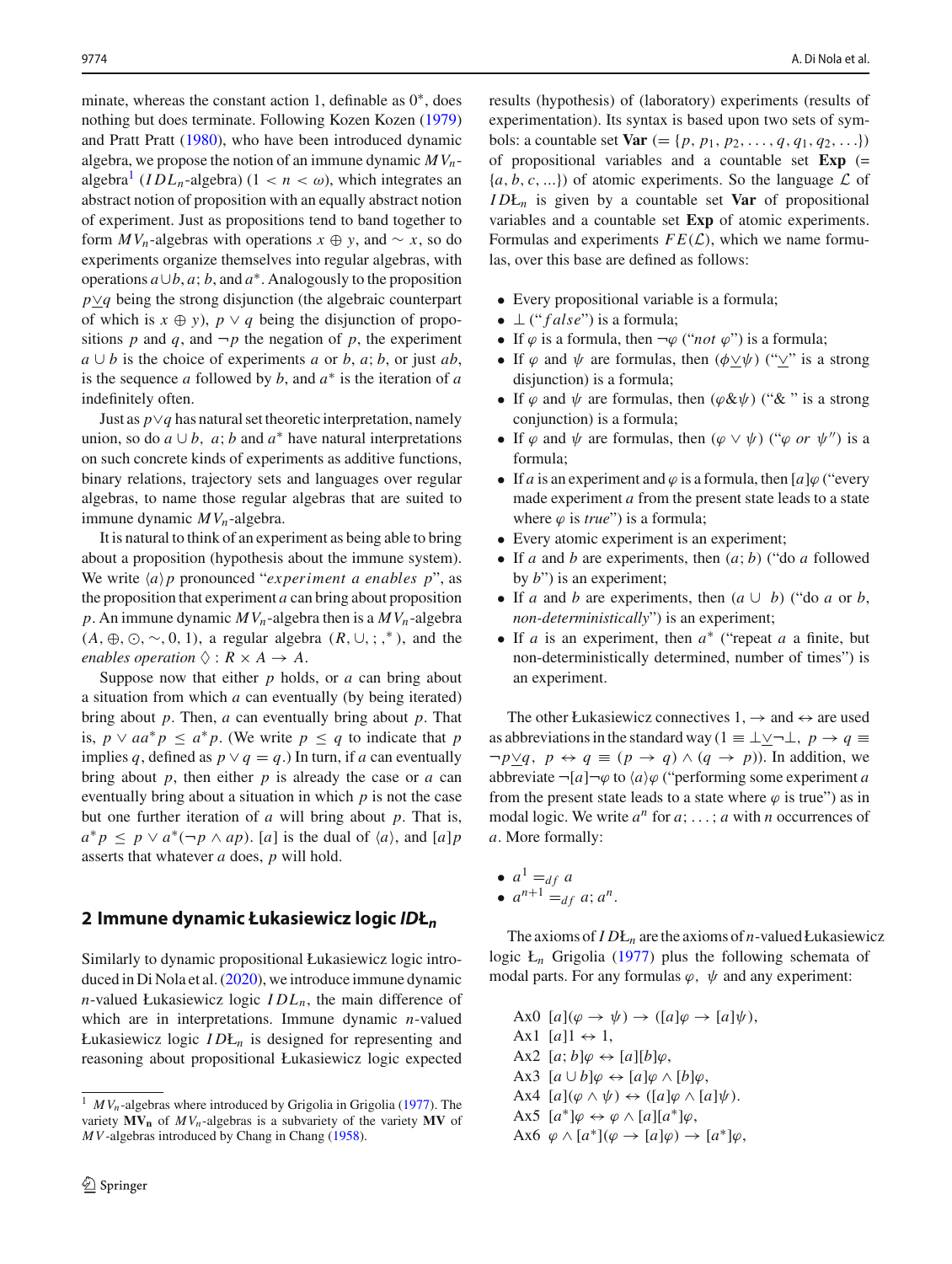Ax7  $[a](\varphi \& \varphi) \leftrightarrow [a] \varphi \& [a] \varphi$ , Ax8  $[a](\varphi \veeeq \varphi) \leftrightarrow [a]\varphi \veeeq [a]\varphi$ .

and closed under the following rules of inference:

(MP) from  $\varphi$  and  $\varphi \to \psi$  infer  $\psi$ ,

(N) from  $\varphi$  infer  $[a]\varphi$ ,

(I) from  $\varphi \to [a]\varphi$  infer  $\varphi \to [a^*]\varphi$ .

Notice that the axiom Ax0 is well known as axiom of basic modal logic  $K$ , the axioms  $Ax1-Ax6$  have been proposed by Segerberg in [1977](#page-7-5) (see also Kozen and Parik[h](#page-7-10) [1981](#page-7-10)) for dynamic logic, but in  $\langle a \rangle$  terms, and Ax7–Ax8 are specific axioms for modal Łukasiewicz logic (Di Nola and Grigoli[a](#page-7-11) [2004;](#page-7-11) Hansoul and Teheu[x](#page-7-12) [2006\)](#page-7-12). Notice also the works (Di Nola et al[.](#page-7-4) [2020](#page-7-4); Teheu[x](#page-7-6) [2014](#page-7-6)) on dynamic Łukasiewicz logic.

The unit interval of real numbers [0, 1] endowed with the following operations:  $x \oplus y = \min(1, x + y), x \odot y =$  $max(0, x + y - 1), \sim x = 1 - x$ , becomes an *MV*-algebra (Chan[g](#page-7-9) [1958\)](#page-7-9). From these operations are defined the lattice operations  $x \lor y = \max(x, y) = (x \odot \sim y) \oplus y$  and  $x \land y =$  $min(x, y) = (\sim x \oplus y) \odot x$ . It is well known that the *MV*algebra

$$
S = ([0, 1], \oplus, \odot, \sim, 0, 1)
$$

generate the variety **MV** of all *MV*-algebras, i.e.  $V(S)$  = **MV**. The algebra  $S_n = (\{0, 1/n - 1, ..., n - 2/n - 1\})$ 1, 1}, ⊕, ⊙, ∼, 0, 1) generates the subvariety  $MV_n$  (1 < *n* < ω), the algebras of which is called  $MV_n$ -algebras and they w[a](#page-7-8)s introduced in Grigolia [\(1977\)](#page-7-8), i.e.  $V(S_n) = MV_n$ . Notice that  $\mathbf{MV} = \mathcal{V}(\bigcup_{i=1}^{\infty} \mathbf{MV}_n).$ 

The formulas of Łukasiewicz logic are built from a countable set of propositional variables  $Var = \{p, q, ...\}$  using the connectives & (strong conjunction),  $\rightarrow$  (implication) and ⊥ (falsity truth constant).

The algebra  $S = ([0, 1], \odot, \Rightarrow, 0)$  (which is functionally equivalent to the *MV*-algebra defined above), where a binary operation  $\odot$ , called Łukasiewicz *t*-norm, is defined as  $x \odot y =$  $max{0, x + y - 1}$ , for all  $x, y \in [0, 1]$ ; a binary operation  $\Rightarrow$ , called the residuum (of the *t*-norm  $\odot$ ), is defined as  $x \Rightarrow$  $y = min\{1, 1 - x + y\}$ , and  $\sim x = x \implies 0 = 1 - x$ , *x*⊕*y* =∼ (∼ *x*⊙ ∼ *y*) =  $min(1, x+y)$ , for all *x*, *y* ∈ [0, 1].

## **3 Kripke semantics**

One of the semantics of  $IDL<sub>n</sub>$  is Kripke semantics that is similar to the ones that have been done in Di Nola et al[.](#page-7-4) [\(2020](#page-7-4)). In the presented case, the formula  $[a \cup b]\varphi$  means that whenever laboratory experiment *a* or *b* is successfully done, a state is reached where  $\varphi$  holds, whereas the formula  $\langle (a; b) \rangle \varphi$  means that there is a sequence of consecutive laboratory experiments *a* and *b* such that a state is reached where  $\varphi$  holds. Semantically speaking, formulas are interpreted by sets of states and experiments are interpreted by binary relations over states in a Kripke model. More precisely, the meaning of *I D*Ł*<sup>n</sup>* formulas and experiments is interpreted over Kripke models (KM)  $K = (W, R, V)$  where *W* is a nonempty set of worlds or states, *R* is a mapping from the set **Exp** of atomic experiments into binary relations on *W*, i.e.  $R : \mathbf{Exp} \to r : W^2 \to \{0, 1\}$ , and *V* is a mapping from the set  $Var \times W$  of atomic formulas and elements of states into *Sn*. Informally, the mapping *R* assigns to each atomic experiment  $\varepsilon \in \mathbf{Exp}$  some binary relation  $R(\varepsilon)$  on *W* with intended meaning  $x R(\varepsilon) y$  iff there exists an experiment  $\varepsilon$  from  $x$  that leads to  $y$ , whereas the mapping *V* assigns to each pair  $(p, x) \in Var \times W$ , where  $p \in Var$  is an atomic formula and  $x \in W$ , some element  $V(p, x) \in S_n$ with intended meaning  $V(p, x) = 1$  iff *p* is true in *x*. Given our readings of 0,  $\neg \varphi$ ,  $\varphi \vee \psi$ ,  $[a] \varphi$ , *a*; *b*, *a* ∪ *b*, *a*<sup>\*</sup>, it is clear that *R* and *V* must be extended inductively as follows to supply the intended meanings for the complex experiments and formulas:

- $x R(a; b) y$  iff there exists a world *z* such that  $x R(a) z$  and *z R*(*b*)*y*,
- $\bullet$  *xR*(*a* ∪ *b*)*y* iff *xR*(*a*)*y* or *xR*(*b*)*y*,
- *x R*(*a*∗)*y* iff there exists a non-negative integer *n* and there exist worlds  $z_0$ , ...,  $z_n$  such that  $z_0 = x$ ,  $z_n = y$ and for all  $k = 1, ..., n, z_{k-1}R(a)z_k$ ,
- $V(\perp) = 0$ .
- $V(\neg \varphi, x) = 1 V(\varphi, x),$
- $V(\varphi \veeeq \psi, x) = V(\varphi, x) \oplus V(\psi, x),$
- $V(\varphi \lor \psi, x) = V(\varphi, x) \lor V(\psi, x),$
- $V([a]\varphi, x) = \bigwedge \{V(\varphi, y) : xR(a)y\},\$
- $V(\langle a \rangle \varphi, x) = \sqrt{\{V(\varphi, y) : xR(a)y\}}$ .

If  $V(\varphi, x) = 1$ , then we say that  $\varphi$  is satisfied at state x in  $K$ , or " $K$ , *x sat*  $\varphi$ ".

Now consider a formula  $\varphi$ . We say that  $\varphi$  is *valid* in  $K$ or that *K* is a model of  $\varphi$ , or " $K \models \varphi$ ", iff for all worlds *x*,  $V(\varphi, x) = 1$ .  $\varphi$  is said to be *valid*, or " $\models \varphi$ ", iff for all models  $K, K \models \varphi$ . We say that  $\varphi$  is *satisfiable* in  $K$  or that  $K$ *satisfies*  $\varphi$ , or "*K sat*  $\varphi$ ", iff there exists a world *x* such that  $V(\varphi, x) = 1$ .  $\varphi$  is said to be *satisfiable*, or "*sat*  $\varphi$ ", iff there exists a model  $K$  such that  $K$  sat  $\varphi$ . Interestingly, sat  $\varphi$  iff not  $\models \neg \varphi, \models \varphi$  iff not sat  $\neg \varphi$ .

Some remarkable formulas of *I D*Ł*<sup>n</sup>* are valid:

$$
\vDash [a; b] \varphi \leftrightarrow [a][b] \varphi,
$$
  
\n
$$
\vDash [a \cup b] \varphi \leftrightarrow [a] \varphi \land [b] \varphi,
$$
  
\n
$$
\vDash [a^*] \varphi \leftrightarrow \varphi \land [a][a^*] \varphi.
$$

Equivalently, we can write them under their dual form:

$$
\vDash \langle a;b\rangle \varphi \leftrightarrow \langle a\rangle \langle b\rangle \varphi,
$$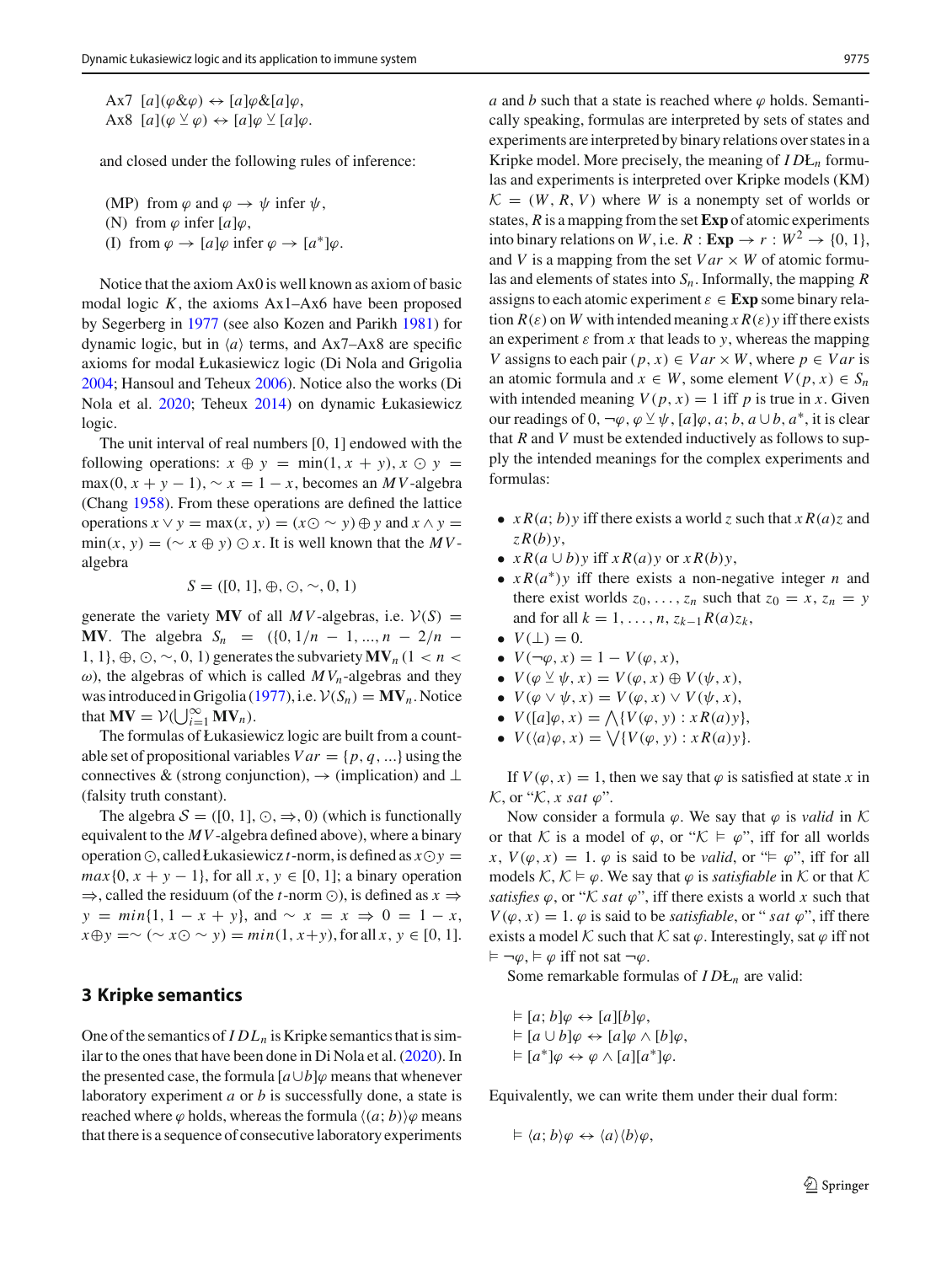$\doteq$   $\langle a \cup b \rangle \varphi \leftrightarrow \langle a \rangle \vee \langle b \rangle \varphi$ ,  $\models \langle a^* \rangle \varphi \leftrightarrow \varphi \vee \langle a \rangle \langle a^* \rangle \varphi.$ 

We define immune dynamic Łukasiewicz logic *I D*Ł*<sup>n</sup>* as the set of all formulas that are valid in all Kripke models, i.e.

$$
IDL_n = \{\varphi \in FE : \models \varphi\}.
$$

#### **4 Immune dynamic** *MVn***-algebras**

Similarly to dynamic *MV*-algebras, introduced by Di Nola et al. in [2020,](#page-7-4) immune dynamic  $MV_n$ -algebra  $(1 < n < \omega)$  $(M, R, \Diamond)$  combine  $MV_n$ -algebra  $\mathcal{M} = (M, \oplus, \odot, \sim, 0, 1)$ and regular algebra  $\mathcal{R} = (R, \cup, ; ,^*)$  into a single finitely axiomatized class resembling an *R*-module with "scalar" multiplication  $\Diamond$ . An immune dynamic  $MV_n$ -algebra  $\mathcal{D} =$  $(\mathcal{M}, \mathcal{R}, \Diamond)$  satisfies the following identities: for any *x*, *y* ∈ *M* and  $a, b \in R$ 

1. *M* is  $MV_n$ -algebra. 2.  $[a](x \Rightarrow y) \leq ( [a]x \Rightarrow [a]y).$ 3.  $a0 = 0$ . 4.  $a(x \vee y) = ax \vee ay$ . 5.  $(a \cup b)x = ax \wedge bx$ . 6.  $(ab)x = a(bx)$ . 7.  $x \vee aa^*x \leq a^*x \leq x \vee a^*(\sim x \otimes ax)$ . 8.  $a(x \oplus x) = ax \oplus ax$ . 9.  $a(x \odot x) = ax \odot ax$ .

In the sequel instead of a variable *x* sometimes we will use a propositional variable p. If  $ap = bp$  for all p we call a and *b* inseparable and write  $a \equiv b$ , an equivalence relation which is a congruence relation on immune dynamic algebras. We call *separable* any immune dynamic *MVn*-algebra in which i[n](#page-7-0)separability is the identity relation Kozen [\(1979\)](#page-7-0). We let **SDA**(*n*) denote the class of separable immune dynamic *MVn*-algebras.

On *R*, we define a quasionder  $\leq$ : *a*  $\leq$  *b* means that *ap*  $\leq$ *bp* for all *p*. It follows that  $\leq$  on is reflexive and transitive but not antisymmetric, and so is a quasiorder. In a separable immune dynamic  $MV_n$ -algebra, it becomes a partial order.

No[t](#page-7-2)ice that if  $a \equiv b$  then  $a^* \equiv b^*$  (Pratt [1980](#page-7-2)) and hence  $\equiv$  is a congruence relation. Moreover, (a) if  $a \leq b$ , then  $a^* \leq b^*$ , (b)  $a \leq a^*$ , (c)  $a^* = a^{**}$  (Pra[t](#page-7-2)t [1980\)](#page-7-2).

**Example 1** Full dynamic  $MV_n$ -algebras. Given a complete  $MV_n$ -algebra  $\mathcal{M} = (M, \oplus, \odot, \sim, 0, 1)$ , let *R* be the set of all finitely (resp. completely) additive functions on *M*, with conditions  $f(0) = 0$ ,  $f(x \oplus x) = f(x) \oplus f(x)$  and  $f(x \odot x) = f(x) \odot f(x)$ , and let  $\Diamond : R \times M \rightarrow M$  be application of elements of *R* to elements of *M*. We call it the full (completely full) dynamic *MVn*-algebra on *M*.

**Example 2**  $MV_n$ -Kripke structures. Let *W* be the set of states and  $M_W = \{f : f$  is a function from W to  $S_n\}$  ( $n \in \mathbb{Z}^+$ ) the set of all functions, which is complete  $MV_n$ -algebra. Then, the full  $MV_n$ -Kripke structure on  $W$  is the completely full dynamic  $MV_n$ -algebra on  $M_W$ .

#### **5 Completeness theorem**

Recall from Koze[n](#page-7-0) [\(1979\)](#page-7-0) and Prat[t](#page-7-2) [\(1980\)](#page-7-2) that dynamic  $MV$ -algebra  $\mathcal{D} = (\mathcal{M}, \mathcal{R}, \Diamond)$  (dynamic  $MV_n$ -algebra  $\mathcal{D}_n =$ (*M*,  $\mathcal{R}, \Diamond$ ),  $n \in \mathbb{Z}^+$ ) is called *separable* iff (∀*a*<sub>1</sub>, *a*<sub>2</sub> ∈ *R*)( $\exists x \in M$ )( $a_1 \neq a_2 \Rightarrow a_1x \neq a_2x$ ). Following this definition, immune dynamic  $MV_n$ -algebra  $(1 \lt n \lt \omega)$ *D* = (*M*,  $\mathcal{R}, \Diamond$ ) is called separable iff ( $\forall a_1, a_2 \in \mathcal{R}$ )( $\exists x \in \Diamond$  $M(a_1 \neq a_2 \Rightarrow \Diamond(a_1, x) \neq \Diamond(a_2, x)$ . In this case *x* is called a separator for the elements  $a_l$  and  $a_2$ . **SDA**(*n*) denotes the class of all separable dynamic  $MV_n$ -algebras, and  $V_n$  denotes the variety generated by  $SDA(n)$ , i.e.  $V_n = V(SDA(n))$ .

Let  $x, y, ..., a, b, ..., \alpha, \beta, ...$  range over the set of generators in *M*, *R*, *M* ∪ *R*, respectively, and write  $M_0$ ,  $R_0$ ,  $D_0$ for the respective generator sets. Let  $\mathcal{F}_{V_n}(M_0, R_0)$  denotes the free  $V_n$ -algebra (free algebra over  $V_n$ ) freely generated by the sets  $R_0$  and  $M_0$  as free generators of sorts  $MV_n$ algebra and actions, respectively (Grätze[r](#page-7-13) [1979\)](#page-7-13). We can represent  $\mathcal{F}_{\mathbf{V}_n}(M_0, R_0)$  as  $(\mathcal{F}_{\mathbf{MV}_n}(M_0), \mathcal{F}_{\mathbf{R}}(R_0), \Diamond)$ . Notice that  $(\mathcal{F}_{\mathbf{MV}_n}(M_0), \mathcal{F}_{\mathbf{R}}(R_0), \Diamond)$  is a homomorphic image of the absolutely free term immune dynamic *MVn*-algebra. In other words  $(\mathcal{F}_{\mathbf{MV}_n}(M_0), \mathcal{F}_{\mathbf{R}}(R_0), \Diamond)$  is a Lindenbaum algebra of the immune dynamic Łukasiewicz logic on finitely many free generators.

Taking into account that the variety  $MV_n$  is locally finite and adapting Nemeti's result (Nemet[i](#page-7-14) [1982](#page-7-14)), concerning to dynamic logic, for immune dynamic *MVn*-algebra it holds the following

**Theorem 1** Nemet[i](#page-7-14) [\(1982\)](#page-7-14) *Every free Vn-algebra is separable. Let a*  $\in$  *R*<sub>0</sub>*. Then,*  $\sim \Diamond$  (*a,* 1) *is a separator for any two different elements of R in*  $\mathcal{F}_{V_n}(M_0, R_0)$ *.* 

The notion of heterogeneous algebra and products, subalgebras and homomorphisms of heterogeneous algebras can be found in Birkhoff and Lipso[n](#page-7-15) [\(1970\)](#page-7-15). According to wellknown Birkhoff's theorem, we have

**Theorem 2** *A*  $V_n$ -algebra  $\mathcal{D} = (\mathcal{M}, \mathcal{R}, \Diamond)$  *is isomorphic to a subdirect product of subdirectly irreducible Vn-algebras.*

According to this theorem  $(\mathcal{F}_{MV}_n(M_0), \mathcal{F}_R(R_0), \Diamond)$  is represented as a subdirect product of subdirectly irreducible  $V_n$ -algebras where  $\mathcal{F}_{MV_n}(M_0)$  is a subdirect product of finite chain  $MV_n$ -algebras and  $\mathcal{F}_{\mathbf{R}}(R_0)$  is a separable regular algebras. Notice that when  $M_0$  is finite then  $\mathcal{F}_{MV_n}(M_0)$  is finite.

Notice that any immune dynamic  $MV_n$ -algebra satisfies the equations naturally induced by the theorems of immune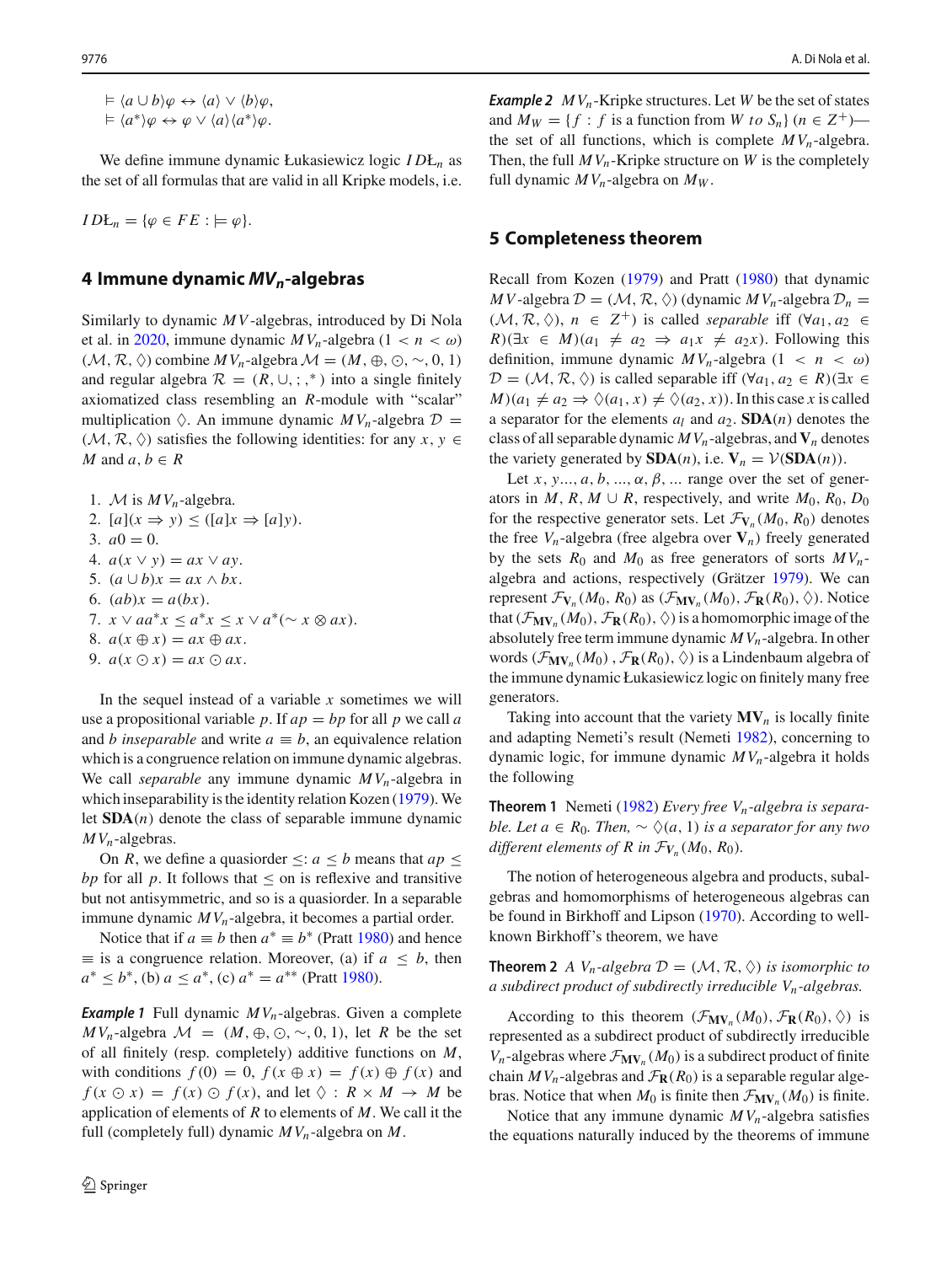dynamic Łukasiewicz logic (the axioms of immune dynamic Łukasiewicz logic *I D*Ł*<sup>n</sup>* are transformed into corresponding immune dynamic  $MV_n$ -algebra identities and vice versa). So, it holds

**Theorem 3** *A formula*  $\varphi$  *is a theorem of IDL<sub>n</sub> iff the corresponding identity*  $\varphi^{\bullet} = 1$  *is true in the variety*  $V_n$ .

Now we use an abstract version of the modal logic technique of filtration, which in a Kripke structure setting is the process of dividing a Kripke model of a given formula  $\varphi$ by an equivalence relation on its worlds to yield a finite K[r](#page-7-16)ipke model of  $\varphi$ . Fischer and Ladner [\(1979](#page-7-16)) showed that filtration could be made to work for propositional dynamic logic just as well as for modal logic. Prat[t](#page-7-2) [\(1980\)](#page-7-2) extends their result that filtration does not depend on any special properties of Kripke structures but works for all dynamic algebras. Adapting Segerberg's technique of filtration (for modal logic) (Segerber[g](#page-7-1) [1971](#page-7-1)) for immune dynamic *MVn*algebras it holds

**Theorem 4** *For a free dynamic MV<sub>n</sub>-algebra*  $\mathcal{F}_{V_n}(M_0, R_0)$ *and a finite subset*  $M_g$  *of*  $\mathcal{F}_{MV_n}(M_0)$ *, there exists an immune dynamic MV<sub>n</sub>-algebra*  $\mathcal{D} = (\mathcal{M}, \mathcal{R}, \Diamond)$  *and a homomorphism*  $f : \mathcal{F}_{V_n}(M_0, R_0) \rightarrow \mathcal{D}$  *injective on*  $M_g$ , *with*  $f(\mathcal{F}_{V_n}(M_0, R_0))$  *finite and separable.* 

**Theorem 5** *Every finite separable immune dynamic MVnalgebra*  $\mathcal{D} = (\mathcal{M}, \mathcal{R}, \Diamond)$  *is isomorphic to a (finite)*  $MV_n$ -*Kripke structure.*

*Proof* Let  $D = (M, R, \Diamond)$  be a separable finite dynamic *MVn*-algebra. Let (*W*, *R*, *V* ) be the Kripke model such that:

- (1) *W* is the set of all additive functions<sup>[2](#page-4-0)</sup>  $f : M \to S_n$  with conditions  $f(0) = 0$ ,  $f(x \oplus x) = f(x) \oplus f(x)$  and  $f(x \odot x) = f(x) \odot f(x);$
- (2) the binary relation *R* is defined on *W* by  $(u, v)$  ∈ *R* if for every formula  $\varphi$  ∈  $\mathcal{F}_{MV_n}(M_0)$  and  $a \in \mathbf{Exp}$ 
	- $u([a]\varphi) = 1 \Rightarrow v(\varphi) = 1;$
- (3) the valuation map  $V : W \times Var \rightarrow S_n$  is defined by

$$
(u, p) = u(p).
$$

By the fact that every finite  $MV_n$ -algebra is isomorphic to t[a](#page-7-8) direct product  $\prod_{i \in I} S_i$ , where *i* divides *n* (Grigolia [1977](#page-7-8)), and by separability,*D* is isomorphic to a subalgebra of the full (hence completely full by finiteness of *M*) dynamic algebra, which is by definition a  $MV_n$ -Kripke structure.  $\Box$ 

#### **6 Application**

In this section, we apply the results of immune dynamic *n*valued Łukasiewicz logic and corresponding to it *n*-valued Kripke model in immune system.

Woodge[r](#page-7-17) [\(1937](#page-7-17)), Rashevsk[y](#page-7-18) [\(1972](#page-7-18)) and Rose[n](#page-7-19) [\(1958a](#page-7-19), [b\)](#page-7-20) later on proposed to discuss problems of biology with precision of statements and reliability of reasoning thereby they have an attempt to study a system of biology by means of a logic (an axiomatic formal system). Rashevsky has founded relational biology that is the study of biology from the standpoint of definition of relations between the parts of a biological system. An analysis of the biological system as the immune system by relational system using multi-modal epistemic Łukasiewicz logics is given in Di Nola et al[.](#page-7-3) [\(2015](#page-7-3)), where an estimation of statements and corresponding reasoning is given in three gradations: true, unknown and false. Notice, that the classical multi-modal epistemic logic for multi-agent systems was developed by Porter in [\(2003](#page-7-7)).

We study logical system and their semantics—relational systems (Kripke frames), with application for immune system. In turn, the immune system consists of special kind of interacting, well-educated and clever T cells, which afterwards is predetermined on their behaviour. So, their behaviour depends on so far as T cells possess full knowledge (information) about the environment and other T cells. The immune system is the body's defence against infectious organisms and other invaders. Typically, each cell has a local state that is a function of its initial state, the messages received from other cells, observations of the external environment and possible internal actions.

Our basic aim is to give to immunologists some useful tools for diagnosis about a state of immune system having some initial data. These data represent some properties, which may estimate, that possess some parts of an immune system, in particular some T cells being fundamental elements of the immune system.

### **6.1 A fragment of an immune system as a Kripke Frame**

In this section, we try to represent some simple fragment of an immune system by *n*-valued Kripke frame with the following interpretation in immune models that is different, but similar, which has given in Di Nola et al[.](#page-7-3) [\(2015\)](#page-7-3).

Now we give a naive definition of immune system *ImS*. An immune system *ImS* is a set of *T* cells with some actions between them. Identifying *T* cell with possible world and an action between *T* cells with the relation between *T* cells we can represent an immune system *ImS* as a *n*-valued descriptive Kripke frame. A visual presentation as descriptive Kripke frames represented as an immune system can be found in Di

<span id="page-4-0"></span><sup>&</sup>lt;sup>2</sup> A function *f* is additive if  $f(x \vee y) = f(x) \vee f(y)$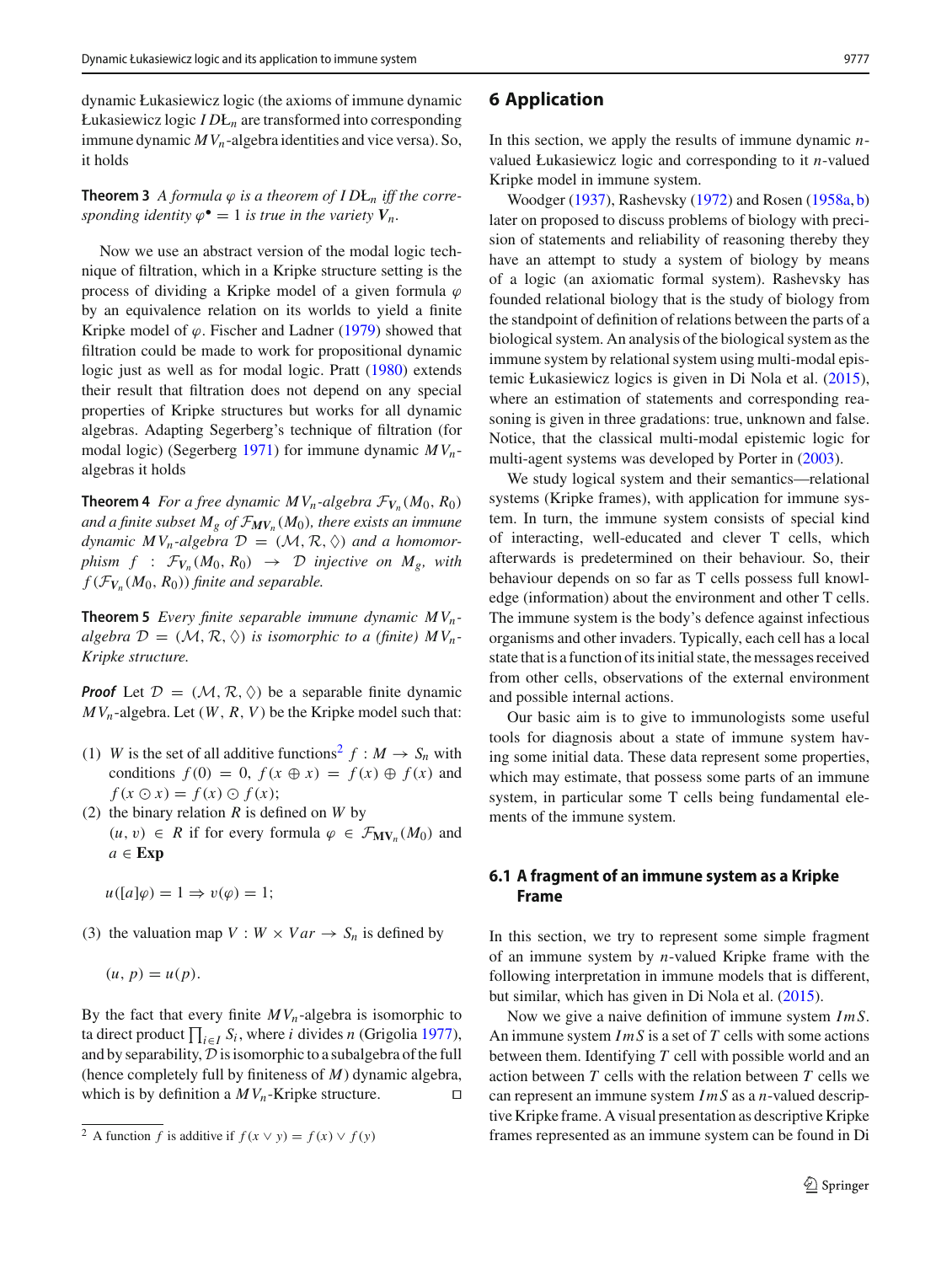

<span id="page-5-0"></span>**Fig. 1** Fragment of immune system cells network

Nola et al[.](#page-7-3) [\(2015](#page-7-3)). We are interested in finite fragment of immune system FragmImS.

FragmImS =  $(S, Q)$ , where  $S = \{Th0, Th1, Th2, Th17\}$ , *T C*, Memory *T* , *NKT* , *N K*, Phag.cells, *B*, *APC*}, forms a fragment of immune system with communication between its members which is expressed by some reflexive and transitive binary relation *Q* pointed out in Fig. [1.](#page-5-0) In the sequel, we assume that the binary relation *Q* is reflexive and transitive. More precisely, for example, the arrow from *T h*0 to *T h*1, which is meant as action from *T h*0 to *T h*1, is translated as  $(Th0, Th1) \in Q$ , and loop, say, from *Th*<sup>0</sup> to *Th*<sup>0</sup>, which is meant as action from *T h*0 to *T h*0, is translated as  $(Th0, Th0) \in Q$ .

Now we will give some representation of a fragment of an immune system by Kripke frame. Let  $\mathfrak{J} = (W, R)$  be *n*-valued Kripke frame, where  $R \subset W \times W$  is a binary reflexive and transitive relation on finite set *W* (called *the accessibility relation between possible words* from *W*). By representation of an immune system  $FragmImS = (S, Q)$ by Kripke frame  $\mathfrak{J} = (W, R)$ , we mean a bijective function  $\varphi$  : *S*  $\rightarrow$  *W* such that  $(t_1, t_2) \in Q \Rightarrow (\varphi(t_1), \varphi(t_2)) \in R$ . So, in the sequel, we identify immune system with corresponding Kripke frame.

#### **6.2 The modal aspects of immune system**

Given a *n*-valued Kripke frame  $\tilde{J}$  which is a representation of a fragment of the immune system, then we consider some immune system, represented by the Kripke frame  $\mathfrak{J} =$  $(W, R)$ , where *W* is a finite set of *T* cells, and let  $\mathfrak{M} = (\mathfrak{J}, e)$  be a *n*-valued Kripke model and  $e: Var \times W \rightarrow S_n$ . Representing a Kripke frame as a set of *T* cells, in addition we can interpret a propositional variable  $p \in Var$  as a sentence about the *T* cell  $w \in W$ , for example, saying some concentration of some unit which can be one of characteristics of the *T* cell. The value  $e(p, w)$  expresses how much *p* fits a certain property of w.

We say that  $w \in W$ , where *W* is a finite set of *T* cells, is *p*activated if  $e(p, w) = 1$ , it is not *p*-activated if  $e(p, w) = 0$ , it is *p*-activated in some degree *s* ∈ *S<sub>n</sub>* if *e*(*p*, *w*) ∈ *S<sub>n</sub>* −  ${0, 1}$ . Note that for  $w \in W$  there are finitely many different ways to be *p*-activated for a cell w. So, for evaluation *e* we have the set of points of *W* (i.e. the set of *T* cells) such that part of them is activated, part of them is not activated and part of them is activated in some degree.

A function  $S : W \to S_n$  is named *a state function* (or simply *state*) if for every  $w, w' \in W$  it holds

$$
(w, w') \in R \Rightarrow (S(w) = 1 \Rightarrow S(w') = 1).
$$

Let *e* : Var  $\times$  *W*  $\rightarrow$  *S<sub>n</sub>* be an evaluation. A formula  $\varphi$ defines a function  $S^e_\varphi : W \to S_n$ , such that  $S^e_\varphi(w) = e(w, \varphi)$ . We say that a formula  $\varphi$  is *labelled by the evaluation e* if  $S^e_\varphi$ is an immune state function and denote such kind of function by  $S^e_\varphi$ . The process of transformation *Act* of one immune state function  $S_1$  (=  $S_{\varphi}^{e_1}$ ) to an another immune function  $S_2$  (=  $S_{\varphi}^{e_2}$ ) will be named " $\varphi$ -activation". So, for a formula  $\varphi$ a transferring of the immune state function  $S^{\epsilon_1}_\varphi$  to the immune state function  $S_{\varphi}^{e_2}$  is a  $\varphi$ -activation of points of *W*.

We described an immune system as a Kripke Frame. It means that by Kripke frame we capture just the relational structure of an immune system.

This representation of immune system neglects some information about the immune system, that is some knowledge on the points  $w$  are not represented. So to recover such information we give the notion of *immune system state function* (or simply *immune state function* of an immune system). This is done by a function *S* defined on all possible worlds to  $S_n$ . Of course, *S* satisfies some suitable conditions, which are essentially compatibility conditions with respect to the relational structure of the immune system. In this way, we have a more faithful representation of the knowledge about the given immune system. It is reasonable to think that to get the value  $S(w)$  it is needed some laboratory job (experiment). We plan mathematically to study the set of all immune states. Our aim is to help the immunologist to have a formal and canonical way to explore the possible immune state (function) of an immune system. We have a variety of immune state functions. Roughly speaking, we have any allocation of the elements of  $S_n$  with any elements of *W*. But we need the allocations which are compatible with *n*-valued Kripke frame. So we single out such kind of immune state functions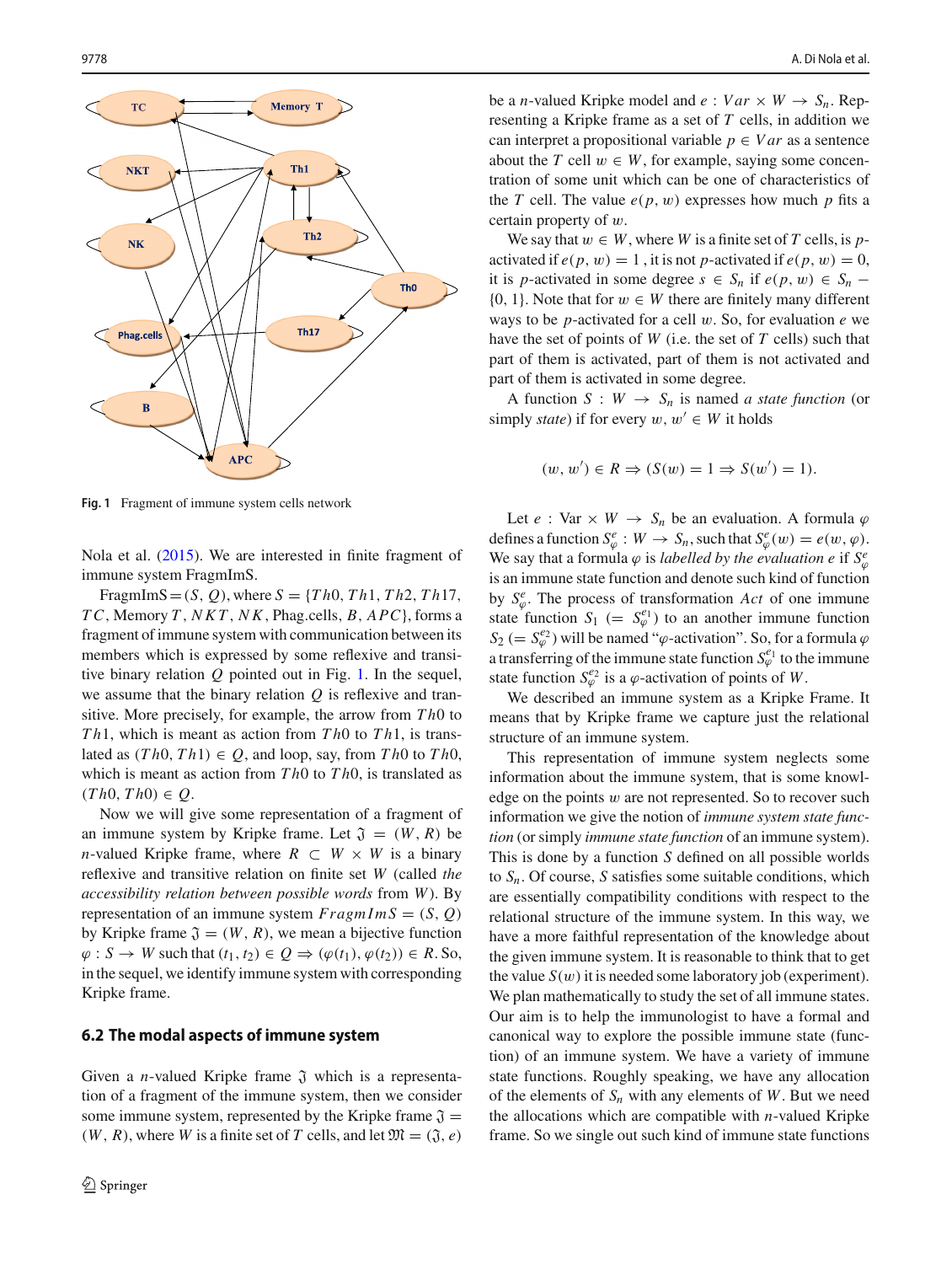which are defined by some logical formulas, say  $\varphi$ , and an evaluation *e* is denoted as  $S^e_\varphi$ .

Since to an immune system, as defined in the paper, can be associated a logic which is complete with respect to certain Kripke frames, and since immune system representation gives us a Kripke Frame, we use formulas of the logic of our Kripke Frame immune system, to define some immune states of the immune system. Actually we use a formula  $\varphi$  and an evaluation *e* of  $\varphi$ , in the following way:  $S^e_{\varphi}(w) = e(\varphi, w)$ .

It is worth to note that a single formula  $\varphi$  essentially represents a set of immune states, actually all such states defined by  $S^e_\varphi$  when *e* varies in the set of all evaluations. In this way, a given formula represents a collection of immune states of the immune system. It could be of interest to explore the possibility to check whether given a collection of immune states we can find a formula representing such a collection.

We defined the activation function *Act* as a function defined on the set of all immune system states with value in the same set. This is a way to represent how changes the immune system information after, say an experiment, that produces new information about the immune state values of all points w. To know facts about the function *Act* means to know facts about possible variations of the immune state of the system, and to check whether these variations can be described by formulas.

Let us consider the second concrete simple example of representation of immune system as Kripke frame (Fig. [2\)](#page-6-0). Let  $\mathfrak{J} = (W, R)$  be *n*-valued Kripke frame, where  $W = \{Treg, Th1, Th2, Teff\}, R \subset W \times W$  is a binary reflexive and transitive relation on finite set *W* such that  $R = \{$ (Treg, Treg), (*Th*1, *Th*1), (*Th*2, *Th*2), (Teff, Teff), (Treg, *T h*1), (Treg, *T h*2), (*T h*1, *T h*2), (*T h*2, *T h*1), (*T h*1, Teff), (*T h*2, Teff), (Treg, Teff), (Treg, Teff)}. For simplicity denote Treg, Th1, Th2, Teff as  $w_1 \nvert w_2, w_3, w_4$ , respectively. It is easy to check that all the axioms of the logic *I D*Ł*<sup>n</sup>* are valid in this frame. The formula  $\Box(p \rightarrow q) \rightarrow (p \rightarrow q)$ , which is a theorem of the logic *I D*Ł*n*, is valid in the presented frame.

One of the main aims of immunotherapy of, say, Allergic Disease is to get the tolerance of patients to allergens and it is based on activation of Treg cells which will control the peripheral tolerance of the immune system. Regulatory *T* cells will Inhibit the *T h*2 pathway and other antigen-specific *T* effector cells  $(CD8 + T)$  cells). Mechanisms of inhibition allergic reactions by regulatory *T* cells are different and scientific knowledge is not enough to describe all of them on molecular level. The types of *T reg* influence on *T* effector (Teff) and relations between them are different.

There is the group of different kinds of cytokines, which belongs to *T h*2/*T h*1 profile and they act by different ways in activation of *T h*2/*T h*1 response. One of the aims of many researches could be the assessment of the role of the different *T h*2/*T h*1 cytokines (*I L*−3, *I L*−4, *I L*−5, *I L*−9, *I L*−13,



<span id="page-6-0"></span>**Fig. 2** A simple fragment of immune system cells

etc.) in Allergic reactions. It is possible to estimate the concentration of cytokines in *T h*2/*T h*1, which in turn can be estimated as some element of  $S_n$ . This is one of the actual problems of immunotherapy and has a practical issue in applied bioscience and biotechnology. We attempt to make some practical recommendations based on our received results for partial solution of some problems of immunotherapy.

#### **7 Conclusion and perspectives**

We have introduced the new logic  $IDL<sub>n</sub>$  adequate semantics of which are special relational systems named *n*-valued Kripke frames. In other words, we have proven completeness theorem, i.e. a formula  $\alpha$  of  $IDE_n$  is a theorem of  $IDE_n$  iff it is modally valid. Moreover, we represent some immunological systems as relational systems. More precisely, we show that some immunological systems, described as relational systems, are Kripke Models of the logic we have presented. This means that theorems in our logic are true in the model of immune system and that we can set some conjecture on the model, which at the moment is not clear to immune scientists, and try to prove it as a theorem, or disprove it.

After sending activated signals, it can be known that *T* cells are either activated or activated in some degree. If we know that the *T* cell is activated, then we evaluate this one by 1; if we know that the *T* cell is not activated, then we evaluate this one by 0; if we know that the *T* cell is quasi-activated